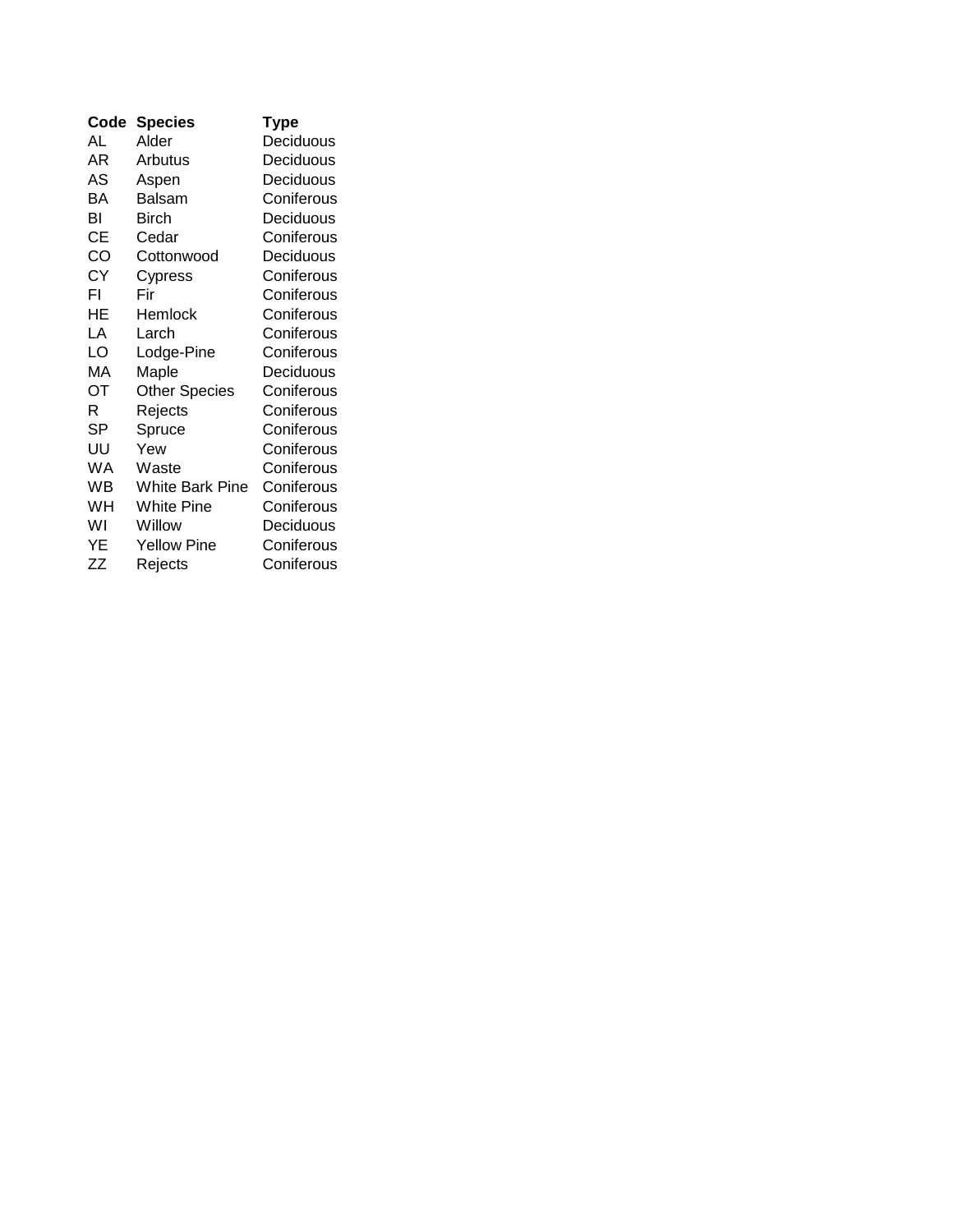| File Type Code  | Tenure Definition                               |
|-----------------|-------------------------------------------------|
| A01             | Forest Licence                                  |
| A02             | <b>Tree Farm Licence</b>                        |
| A03             | TSL Major, with AAC                             |
| A04             | <b>Woodlot Licence</b>                          |
| A05             | <b>Timber Sale Harvesting Licence</b>           |
| A06             | <b>Timber Licence</b>                           |
| A07             | Pulp Licence                                    |
| A08             | Wood Pulp Lease                                 |
| A09             | <b>Timber Berth</b>                             |
| A10             | <b>Watershed Agreement</b>                      |
| A11             | Licence to Cut, Master Agreement                |
| A18             | Forestry Licence to Cut with Cutting Permits    |
| A20             | SB TSL S20 multi-mark                           |
| A21             | SB Direct TSL S23 multi-mark                    |
| A22             | SB TSL S72/73 multi-mark                        |
| A23             | SB TSL S21 Bid Proposal multi-mark              |
| A24             | SB TSL S21 Special Bid Proposal multi-mark      |
| A25             | SB Non-Replaceable Forest Licence S13 (1.1) CPs |
| A26             | SB TSL S21 Bid Proposal CPs                     |
| A27             | SB TSL S20 CPs                                  |
| A28             | <b>Community Forest Agreement</b>               |
| A29             | Community Forest Agreement, Sec 43.5 F.A.       |
| A30             | <b>Consolidated Timber Licence</b>              |
| A31             | <b>Community Salvage Licence</b>                |
| A41             | Forest Licence, Sec 47.3 F.A.                   |
| A44             | Woodlot Licence, Sec 47.3 F.A.                  |
| B01             | <b>Road Permit</b>                              |
| B02             | <b>Christmas Tree Permit</b>                    |
| <b>B03</b>      | Oil & Gas Licence to Cut                        |
| <b>B04</b>      | Forestry Licence To Cut, Sec 47.3 F.A.          |
| <b>B05</b>      | Occupant Licence To Cut                         |
| <b>B06</b>      | Occupant Licence To Cut, Short Form             |
| B07             | Forestry Licence to Cut                         |
| B08             | <b>Exportable Crown Grant</b>                   |
| <b>B09</b>      | Non-Exportable Crown Grant                      |
| <b>B10</b>      | Free Use Permit                                 |
| <b>B11</b>      | <b>Special Mark</b>                             |
| <b>B12</b>      | Right of Way                                    |
| <b>B13</b>      | <b>Dominion Patented Lands Timber Reserve</b>   |
| <b>B14</b>      | <b>Indian Reserve</b>                           |
| <b>B15</b>      | Letter of Marking Authority - Exporta           |
| <b>B16</b>      | Letter of Marking Authority - Non-Exp           |
| <b>B17</b>      | Log Salvage - Beachcomb                         |
| <b>B20</b>      | SB TSL S20 single mark                          |
| <b>B21</b>      | SB Direct TSL S23 single mark                   |
| <b>B22</b>      | SB TSL S72/73 single mark                       |
| <b>B23</b>      | SB TSL S21 Bid Proposal single mark             |
| <b>B40</b>      | <b>Forest Service Road</b>                      |
| <b>B41</b>      | <b>Road Use Permit</b>                          |
| <b>B50</b>      | <b>Botanical Forest Products Licence</b>        |
| C <sub>01</sub> | Administrative Area                             |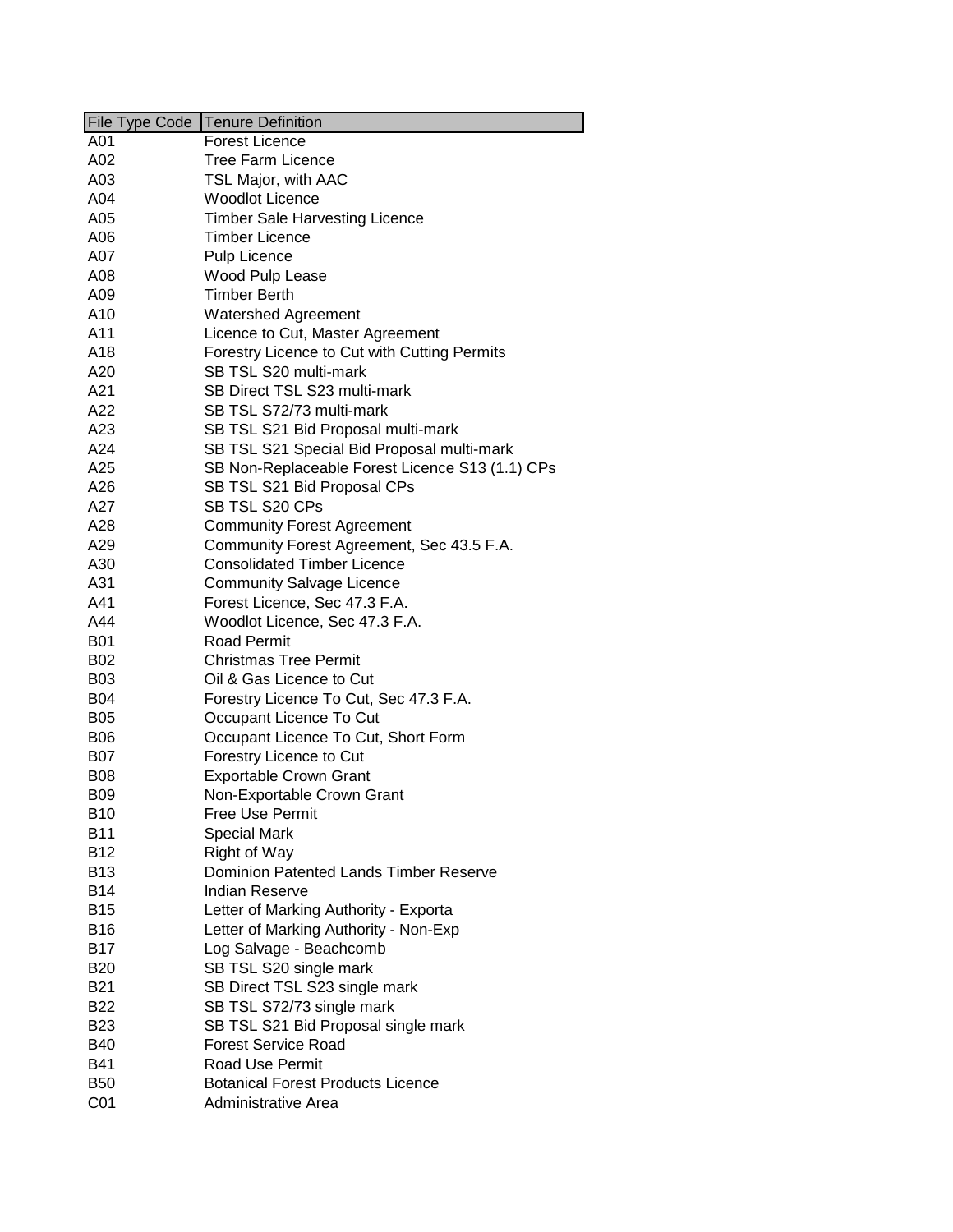| E01              | <b>Grazing Licence</b>            |
|------------------|-----------------------------------|
| E02              | <b>Grazing Permit</b>             |
| E03              | Non-Replaceable Grazing Permit    |
| F <sub>0</sub> 1 | Wilderness Area                   |
| F <sub>02</sub>  | Untenured Area                    |
| F <sub>03</sub>  | <b>UREP OIC Reserve</b>           |
| F04              | <b>UREP Map Reserve</b>           |
| F <sub>05</sub>  | <b>Recreation Map Notation</b>    |
| H <sub>0</sub> 1 | <b>Haycutting Licence</b>         |
| H <sub>02</sub>  | <b>Haycutting Permit</b>          |
| H03              | Non-Replaceable Haycutting Permit |
| 101              | <b>Stock Range</b>                |
| 102              | Range Unit                        |
| 103              | Ranch Base                        |
| J <sub>01</sub>  | Boom-Chain Brand                  |
| J <sub>02</sub>  | Marine Log Brand                  |
| M <sub>0</sub> 1 | <b>Map Notation</b>               |
| P <sub>0</sub> 1 | <b>Pulpwood Agreement</b>         |
| Q <sub>01</sub>  | <b>Communication Site</b>         |
| Q <sub>02</sub>  | Non Status Road                   |
| Q <sub>03</sub>  | <b>Real Property Project</b>      |
| S <sub>01</sub>  | Special Use Permit, Forest        |
| S <sub>02</sub>  | Special Use Permit, Non-Forest    |
| T <sub>01</sub>  | <b>Timber Trespass</b>            |
| U <sub>1</sub>   | <b>BCTS Licence # only</b>        |
| U <sub>2</sub>   | BCTS Licence # & Mark Designate   |